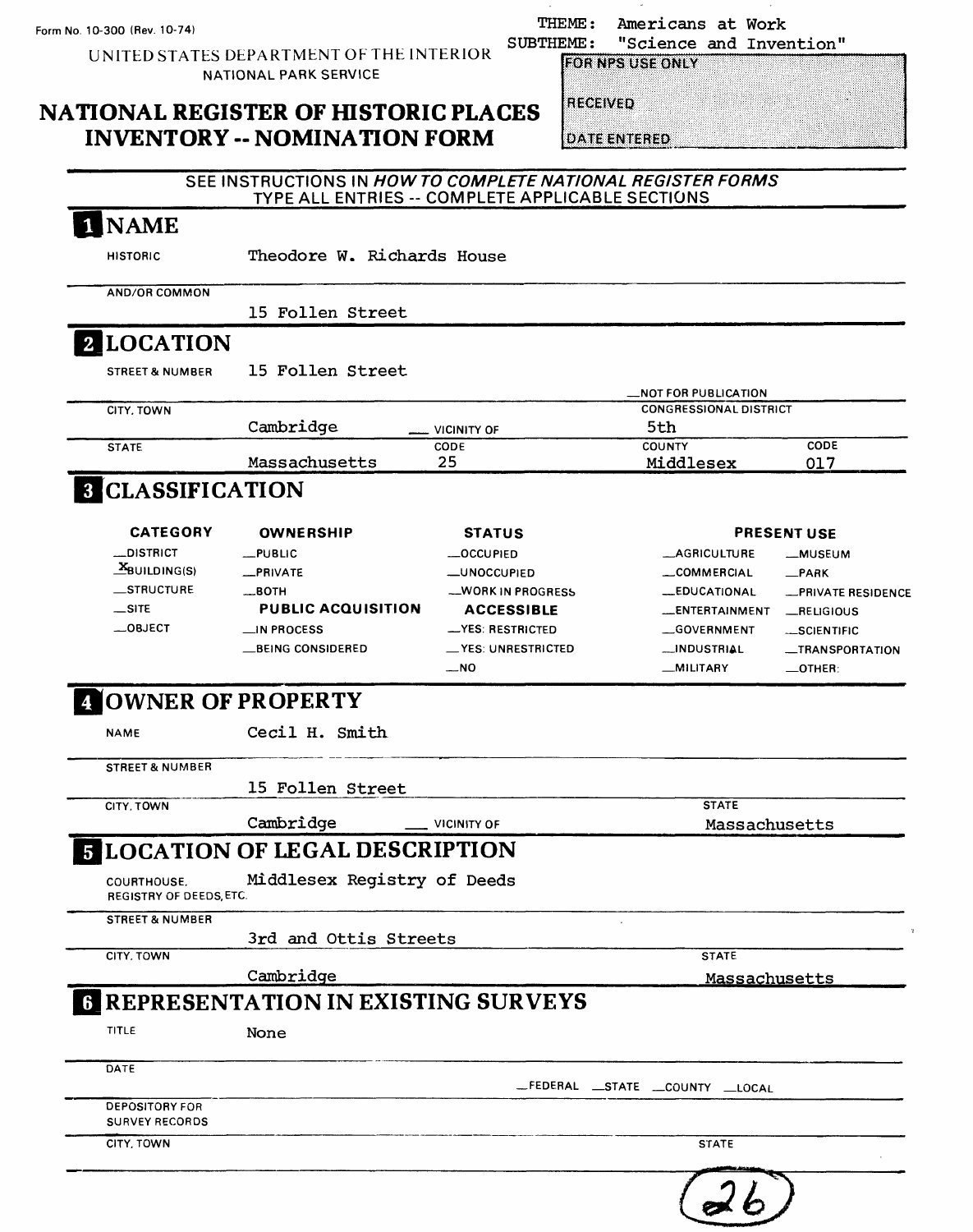

| <b>CONDITION</b>                         |                             | <b>CHECK ONE</b> | <b>CHECK ONE</b> |  |
|------------------------------------------|-----------------------------|------------------|------------------|--|
| $X$ EXCELLENT                            | <b>_DETERIORATED</b>        | X_UNALTERED      | X_ORIGINAL SITE  |  |
| $\equiv$ GOOD<br>(unrestored)<br>$-FAIR$ | $_{-}$ RUINS<br>__UNEXPOSED | _ALTERED         | _MOVED           |  |

**DESCRIBE THE PRESENT AND ORIGINAL (IF KNOWN) PHYSICAL APPEARANCE**

15 Follen Street was built in 1900. Although the Boston architectural firm of Warren, Smith, and Biscoe designed the house for Theodore W. Richards, Richards, a dedicated "do-it-yourselfer," took an active interest in its construction. He desired that his house be solidly built, for example, the builder used steel instead of lumber for support beams and there is five course brick in the first story walls. Apparantly thinking of the cold winter months Richards decided to experiment and used seaweed between the brick courses as insulation.

The two story house does not follow any immediately recognizable architectural style. It is characterized by a brick first story and a shingled second story. From the front the building presents a completely symmetrical appearance with identical bays flanking the arched main entrance with its paladian style door. The house has a hip roof and two chimneys. The interior is characterized by a central hall floor plan. Although 15 Follen Street is a vernacular example of domestic architecture, it is judged to be of sufficient architectural interest to be included in Robert Rettig's Guide to Cambridge Architecture, 10 Walking Tours (1969).

15 Follen Street was the home of Theodore W. Richards from its construction in 1900 until his death in 1928. His widow continued to live in the house until 1941, when it was purchased by the present owner. The integrity of the building is whole. No significant changes or alterations have been made to either the exterior or interior since its construction.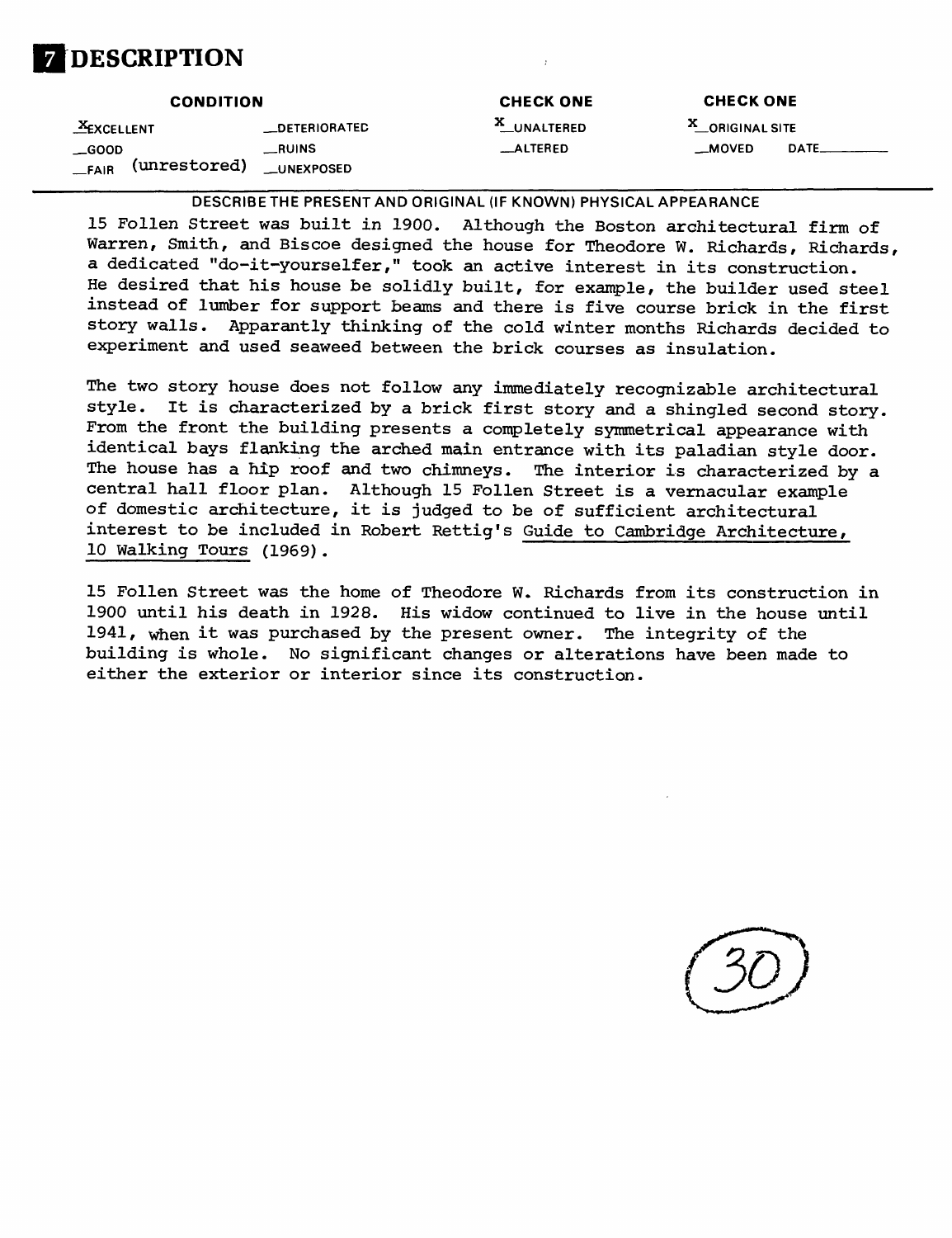# **[I SIGNIFICANCE**

| <b>PERIOD</b>          |                               | AREAS OF SIGNIFICANCE -- CHECK AND JUSTIFY BELOW |                               |                         |
|------------------------|-------------------------------|--------------------------------------------------|-------------------------------|-------------------------|
| -PREHISTORIC           | <b>ARCHEOLOGY-PREHISTORIC</b> | COMMUNITY PLANNING                               | <b>LANDSCAPE ARCHITECTURE</b> | $\_$ RELIGION           |
| $-1400-1499$           | ARCHEOLOGY-HISTORIC           | CONSERVATION                                     | —LAW                          | <b>X_SCIENCE</b>        |
| $-1500-1599$           | AGRICULTURE                   | <b>ECONOMICS</b>                                 | <b>LUTERATURE</b>             | <b>__SCULPTURE</b>      |
| __1600-1699            | <b>ARCHITECTURE</b>           | <b>EDUCATION</b>                                 | _MILITARY                     | SOCIAL/HUMANITARIAN     |
| _1700-1799             | <b>ART</b>                    | $$ ENGINEERING                                   | __MUSIC                       | <b>__THEATER</b>        |
| _1800-1899             | <b>COMMERCE</b>               | _EXPLORATION/SETTLEMENT                          | _PHILOSOPHY                   | <b>__TRANSPORTATION</b> |
| $\frac{\chi}{2}$ 1900- | COMMUNICATIONS                | _INDUSTRY                                        | _POLITICS/GOVERNMENT          | $-$ OTHER (SPECIFY)     |
|                        |                               | $\Box$ INVENTION                                 |                               |                         |
|                        |                               |                                                  |                               |                         |

**SPECIFIC DATES 1900-1928** BUILDER/ARCHITECT warren, Smith, and Biscoe

#### **STATEMENT OF SIGNIFICANCE**

Theodore William Richards was born January 31, 1868, in Germantown, Pennsylvania. Both his father, a successful painter, and his mother were well educated and took an active interest in cultivating the intellectual capabilities of their children. Because of his parents dissatisfaction with the local schools, Richards received most of his elementary and secondary education at home from his mother. By the time he was fourteen he was ready for college and in 1882 he entered Haverford as a sophomore. While still studying at home he had developed an interest in chemistry which he pursued at Haverford where he graduated in 1885 with high honors. The same year he entered Harvard as a senior. For the next three years Richards immersed himself in his chemistry studies earning a bachelor's degree in 1886 and the Ph.D. in 1888. After receiving his Ph.D., Richards made the mandatory trip to Europe where he studied in Germany for a year. An instructorship in chemistry at Harvard awaited him upon his return to the United States. Harvard remained Richards' academic home for the rest of his life. In 1895 he again went to Europe for a year to study at Goettingen with Werner Nernst, one of Germany's most prominent chemists. In 1901 Goettingen offered Richards a research professorship, a coveted position in the German university system. He declined when Harvard matched the offer by promoting him to full professor. In 1912 Harvard appointed Richards to the Erving Professorship of Chemistry. Richards actively filled this chair until almost the day of his death on April 2, 1928.

When once asked by a professional publication to describe the areas of his interest in chemistry, Richards divided his work in five main categories: 1) atomic weights, 2) investigation of various problems concerning equilibrium, 3) original work upon chemical thermodynamics both practical and theoretical, 4) study of various problems in electrochemistry, and, 5) practical and theoretical work concerning the significance of atomic compressibility and the changes exhibited by atomic volumes under varying conditions.<sup>1</sup>

1James B. Conant, "Theodore William Richards," National Academy of Science Biographical Memoir Series, Vol. XLIV (Washington, 1974), p. 259.

(Continued)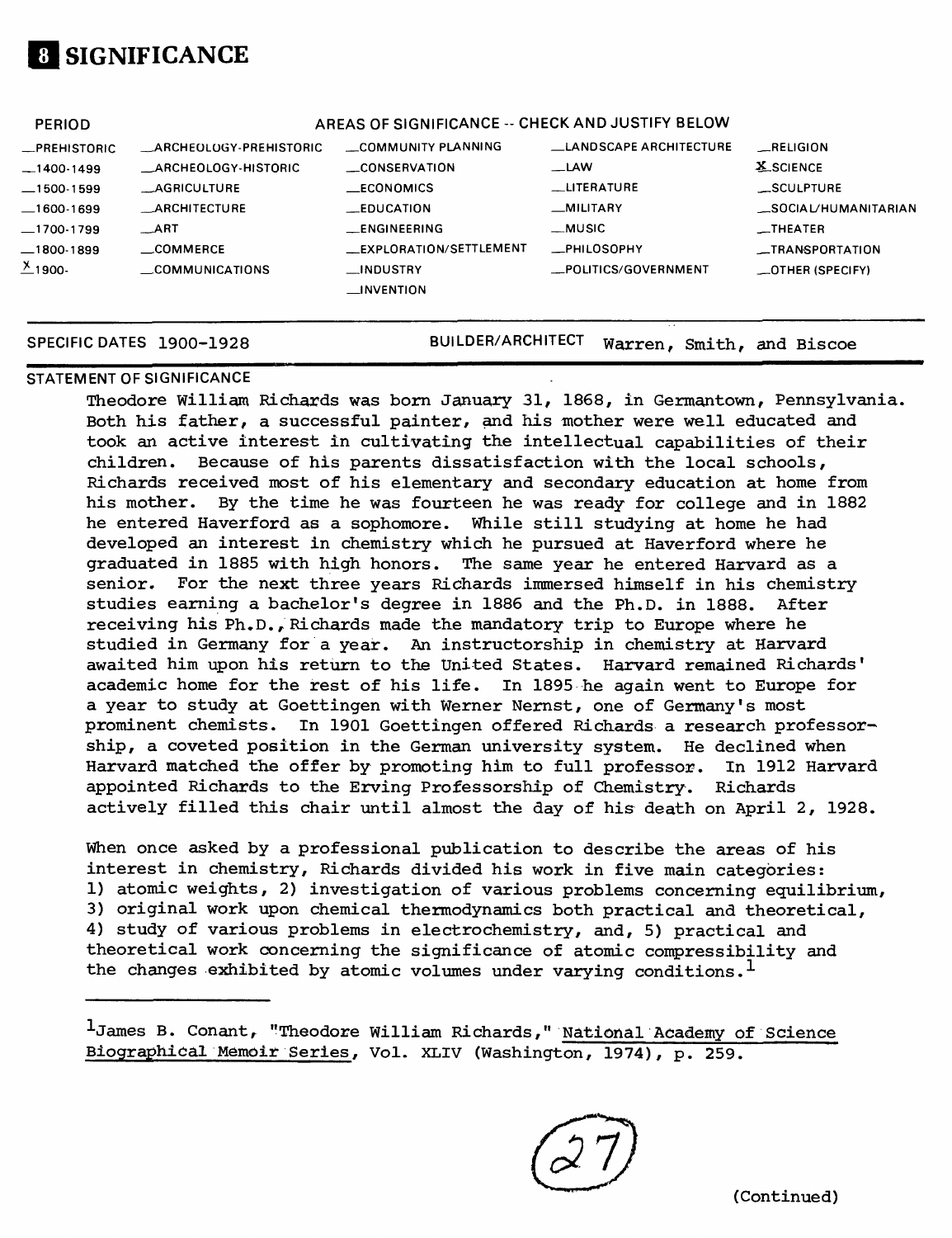## **9 MAJOR BIBLIOGRAPHICAL REFERENCES**

James B. Conant, "Theodore William Richards," National Academy of Science Biographical Memoir Series, Vol XLIV (Washington, 1974). Eduard Farber, Great Chemists (New York, 1961). D. H. Killeffer, Eminent American Chemists, (New York, 1924)... . "Theodore William Richards," Dictionary of American Biography, 15 (New York, 1935).

#### **3GEOGRAPHICAL DATA**

ACREAGE OF NOMINATED PROPERTY less than one acre **UTM REFERENCES**



**VERBAL BOUNDARY DESCRIPTION**

|              |             | ___           | _________ | _ _ _ _ _ _ _ _ _ |
|--------------|-------------|---------------|-----------|-------------------|
| <b>STATE</b> | <b>CODE</b> | <b>COUNTY</b> |           | CODE              |
| <b>STATE</b> | CODE        | <b>COUNTY</b> |           | <b>CODE</b>       |

**LIST ALL STATES AND COUNTIES FOR PROPERTIES OVERLAPPING STATE OR COUNTY BOUNDARIES**

#### **FORM PREPARED BY**

**NAME/TITLE**

| James Sheire, Historian                      |                    |
|----------------------------------------------|--------------------|
| ORGANIZATION                                 | DATE               |
| Historic Sites Survey, National Park Service | <b>July 1975</b>   |
| <b>STREET &amp; NUMBER</b>                   | <b>TELEPHONE</b>   |
| 1100 L Street NW.                            | $202 - 523 - 5464$ |
| <b>CITY OR TOWN</b>                          | STATE -            |
| Washington                                   | D.C. 20240         |
|                                              |                    |

#### **IZ STATE HISTORIC PRESERVATION OFFICER CERTIFICATION**

**THE EVALUATED SIGNIFICANCE OF THIS PROPERTY WITHIN THE STATE IS:** 

| NATIONAL ___                                                                                                                    | $\mathsf{LOCAL} \_\_$ |  |
|---------------------------------------------------------------------------------------------------------------------------------|-----------------------|--|
| As the designated State Historic Preservation Officer for the National Historic Preservation Act of 1966 (Public Law 89-665), I |                       |  |

**hereby nominate this property for inclusion in the National Register and certify that it has been evaluated according to the criteria and procedures set forth by the National Park Service.**

**FEDERAL REPRESENTATIVE SIGNATURE** 

| <b>TITLE</b>                                                                                        | <b>DATE</b> |
|-----------------------------------------------------------------------------------------------------|-------------|
| <b>FOR NPS USE ONLY</b><br>THEREBY CERTIFY THAT THIS PROPERTY IS INCLUDED IN THE NATIONAL REGISTER. | DATE        |
| DIRECTOR, OFFICE OF ARCHEOLOGY AND HISTORIC PRESERVATION<br>17. Y 88 35 36                          | DATE        |
| <b>KEEPER OF THE NATIONAL REGISTER</b>                                                              |             |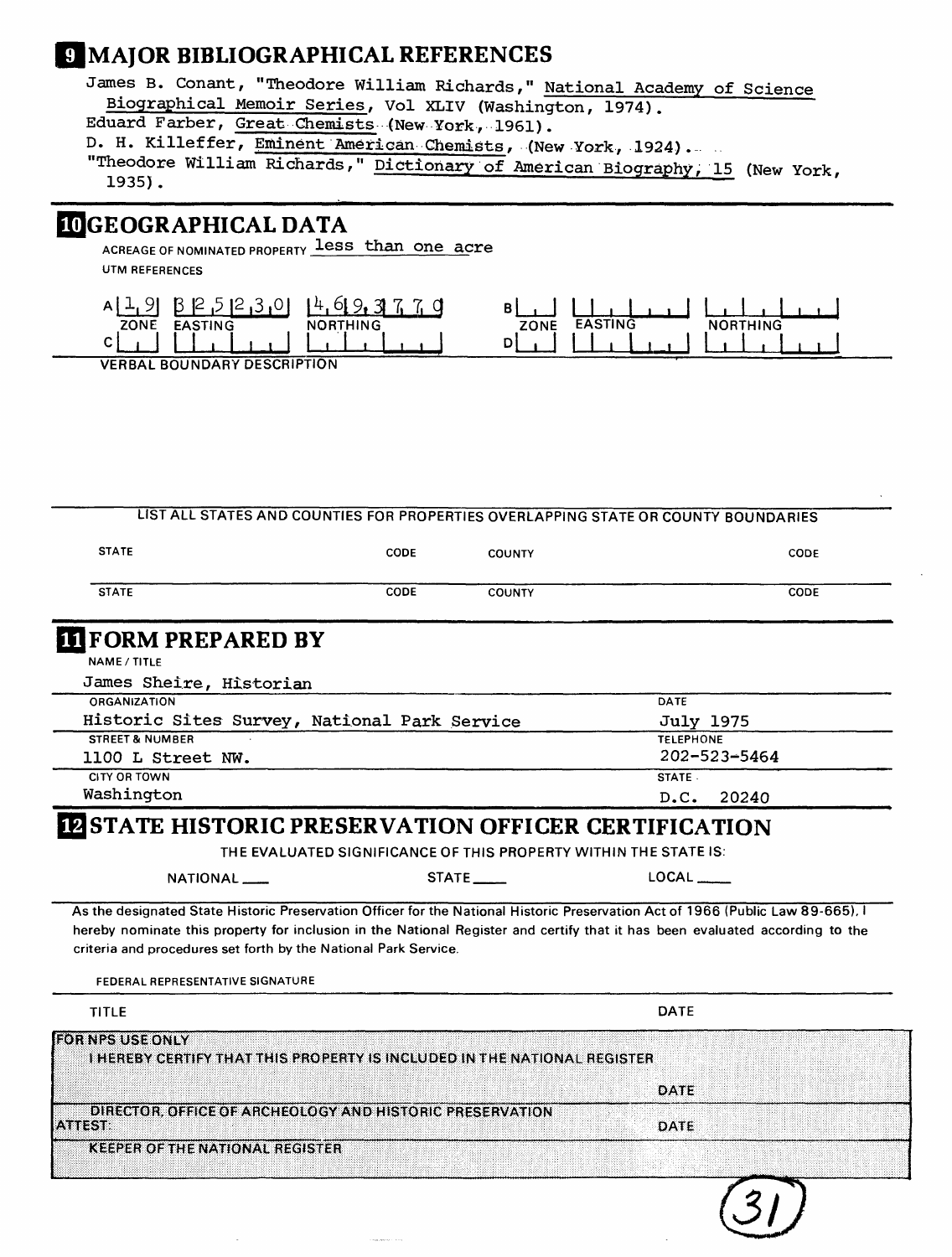### **NATIONAL REGISTER OF HISTORIC PLACES INVENTORY -- NOMINATION FORM**

| <b>FOR NPS USE ONLY</b> |  |
|-------------------------|--|
|                         |  |
| <b>RECEIVED</b>         |  |
|                         |  |
|                         |  |
| <b>DATE ENTERED</b>     |  |

Theodore W. Richards House, Mass.

| <b>CONTINUATION SHEET</b> | <b>ITEM NUMBER</b> |  | <b>PAGE</b> |  |  |
|---------------------------|--------------------|--|-------------|--|--|
|---------------------------|--------------------|--|-------------|--|--|

Richards made contributions to chemistry in each of these categories , but they were all based on or derived from the first; his life long interest in atomic weights. Richards interest in atomic weights began while he was a graduate student in the 1880's. When in 1910 he published Determinations of Atomic Weights, he was recognized as the leading expert on the subject in the world. Beginning with copper, Richards himself re-determined the atomic weights of barium, strontium, and zinc and later with the assistance of graduate students an additional twenty elements. Not only did Richards determine previously incorrect atomic weights with a precision that stands to the present day, he also developed both methodologies and apparatus which were of great value to the entire spectrum of physical chemistry. According to the Dictionary of American Biography, in over 300 papers in physical chemistry Richards proved that he was, "the foremost experimental chemist of his time."2

In 1914 the Nobel Prize committee recognized Richards' accomplishments in determining atomic weights by awarding him its coveted prize for chemistry. In awarding the prize the committee demonstrated that by the beginning of this century science in America had fully matured and was the equal of its European sister disciplines.

Richards major contributions to chemistry came as the result of his research, but he also made contributions to science in America as an outstanding teacher. While at Harvard, Richards built the chemistry department into one of the foremost centers of graduate instruction in chemistry in the country. He daily visited the work benches of his graduate students offering assistance and encouragment. In passing on to them his dedication to highly controlled experimentation and to patient precision, he helped develop a cadre of physical chemists who made significant contributions to chemistry in their own names and who influenced the growth and development of the discipline throughout the United States.

In recognition of Richards accomplishments the American and international scientific community bestowed on him its most prestigious awards and honors. In addition to the Nobel Prize for Chemistry (1914), he also received the Davy Medal (1910), the Faraday Medal (1911), the Gibbs Medal (1912), the

(Continued)

 $2$ "Theodore William Richards," Dictionary of American Biography, 15 (New York, 1935) , p. 556.